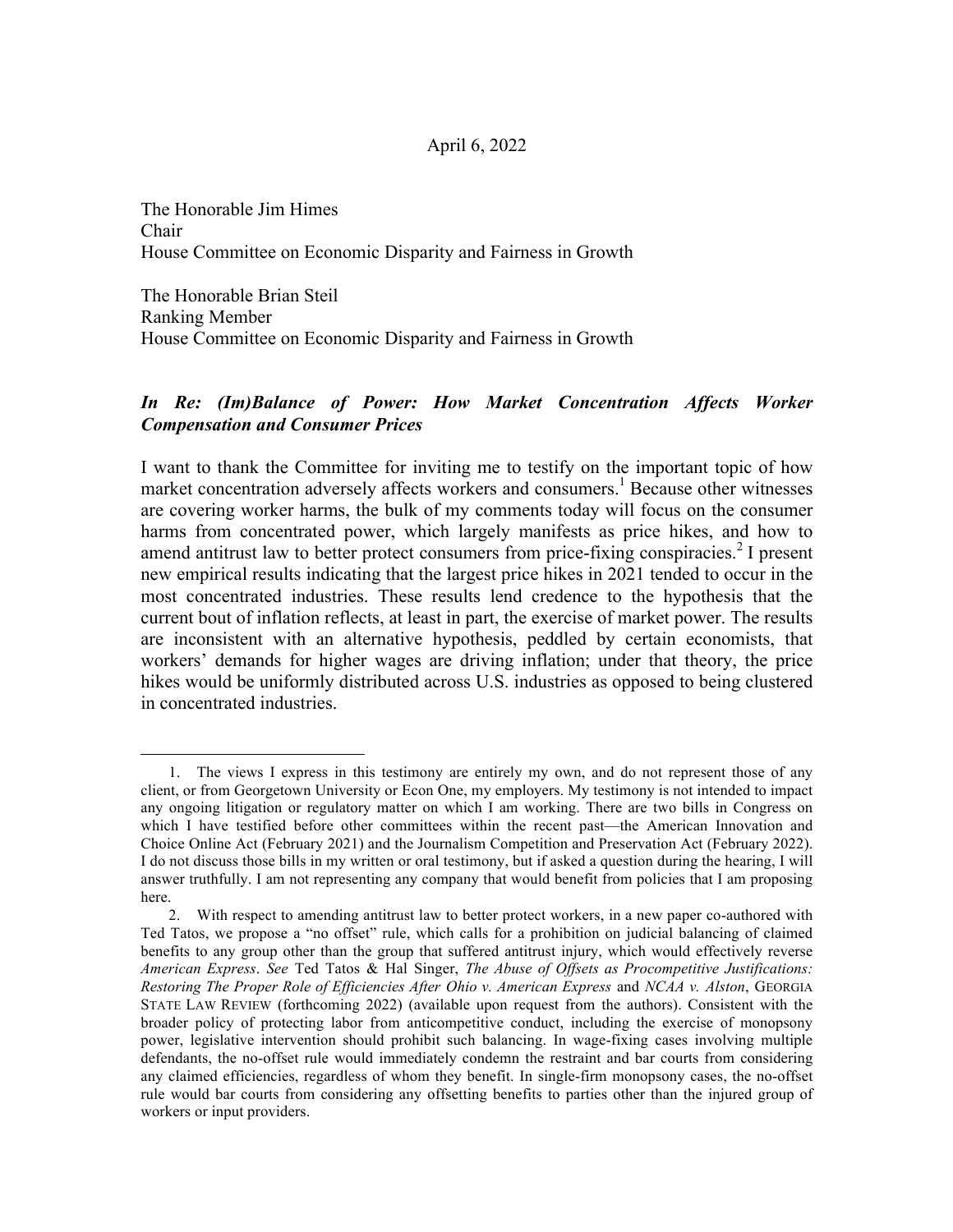In addition to teaching advanced pricing at Georgetown's McDonough School of Business, I serve as an economic expert in several antitrust litigation matters, through the economic consulting firm Econ One, on behalf of both workers<sup>3</sup> and consumers.<sup>4</sup> I cannot comment on ongoing litigation matters, but I can advise Congress on how defendants in former price-fixing cases flouted the antitrust laws, and how such laws can be amended to better police would-be conspirators. In particular, I am calling for a change in the presumption—and associated burden of proof—in price-fixing cases once plaintiffs have established certain evidentiary criteria, and for sanctions that would bar executives in firms found guilty of violating Sherman Act Section 1 cases from working in the industry.<sup>5</sup>

Some of the proposals I put forward today echo those in a forthcoming report to be released by American Economic Liberties Project, with contributions from Professor Robert Lande, Eric Cramer, Alex Harman, and me.

\* \* \*

Market power is defined as the ability to raise prices over competitive levels or exclude rivals. <sup>6</sup> Competitive price levels are understood as reflecting a firm's incremental costs of making the last unit of production. When we observe episodes of massive price hikes that cannot be explained by rising costs, as we did in 2021, particularly in concentrated industries such as shipping and meatpacking, we should understand those price hikes through the prism of market power. $\prime$ 

Yet too many in my profession are quick to blame workers for the pricing decisions made by their employers. Lawrence Summers, an oft-quoted economist and purveyor of this

<sup>3.</sup> For example, I am the fighters' expert in Cung Le et al. v. Zuffa, LLC, d/b/a Ultimate Fighting Championship and UFC, Case No.: 2:15-cv-01045-RFB-(PAL) (D. Nev.). I am also the workers' expert in a series of ongoing "no-poach" cases.

<sup>4.</sup> For example, I am the consumers' expert in In re Google Play Consumer Antitrust Litigation, Case No. 3:20-cv-05761-JD (N.D. Cal). The complete list of my active cases is available on my curriculum vitae, which is available for download at https://www.econone.com/staff-member/hal-singer/.

<sup>5.</sup> I have also called for automatic investigations by antitrust authorities in industries with (1) highly concentrated; (2) rising margins; and (3) year-over-year price hikes in excess of 10 percent. *See* Hal Singer, *Antitrust Should Be Used to Fight Inflation*, AMERICAN PROSPECT, Feb. 2, 2022, *available at* https://prospect.org/economy/antitrust-should-be-used-to-fight-inflation/.

<sup>6.</sup> 2B PHILLIP E. AREEDA & HEBERT HOVENKAMP, ANTITRUST LAW ¶521 (5th ed. 2021)

<sup>7.</sup> An alternative explanation for the recent bout of inflation is that government spending to combat the pandemic shifted out aggregate demand, pushing up prices. But this hypothesis is easily ruled out, as aggregate demand did not shift out, but rather the *composition* of demand shifted from services to physical products, which stressed our supply systems. *See, e.g*., Paul Krugman, *Why Are Progressives Hating on Antitrust?*, NEW YORK TIMES, Jan. 18, 2022, *available at* https://www.nytimes.com/2022/01/18/opinion/biden-inflation-monopoly-antitrust.html. My empirical results are also inconsistent with the hypothesis that government spending caused inflation, as any excess demand would be uniformly distributed across industries. Moreover, if demand were causing inflation, then we would see profits and revenues rise across the board for small and large firms alike; but 38 percent of small business saw revenue *declines* since last year in 2021. *See* Small Business Majority, Small businesses seek a level playing field and chance to compete fairly, Mar. 30, 2022, *available at* https://smallbusinessmajority.org/sites/default/files/research-reports/033022-EC-poll-toplines.pdf.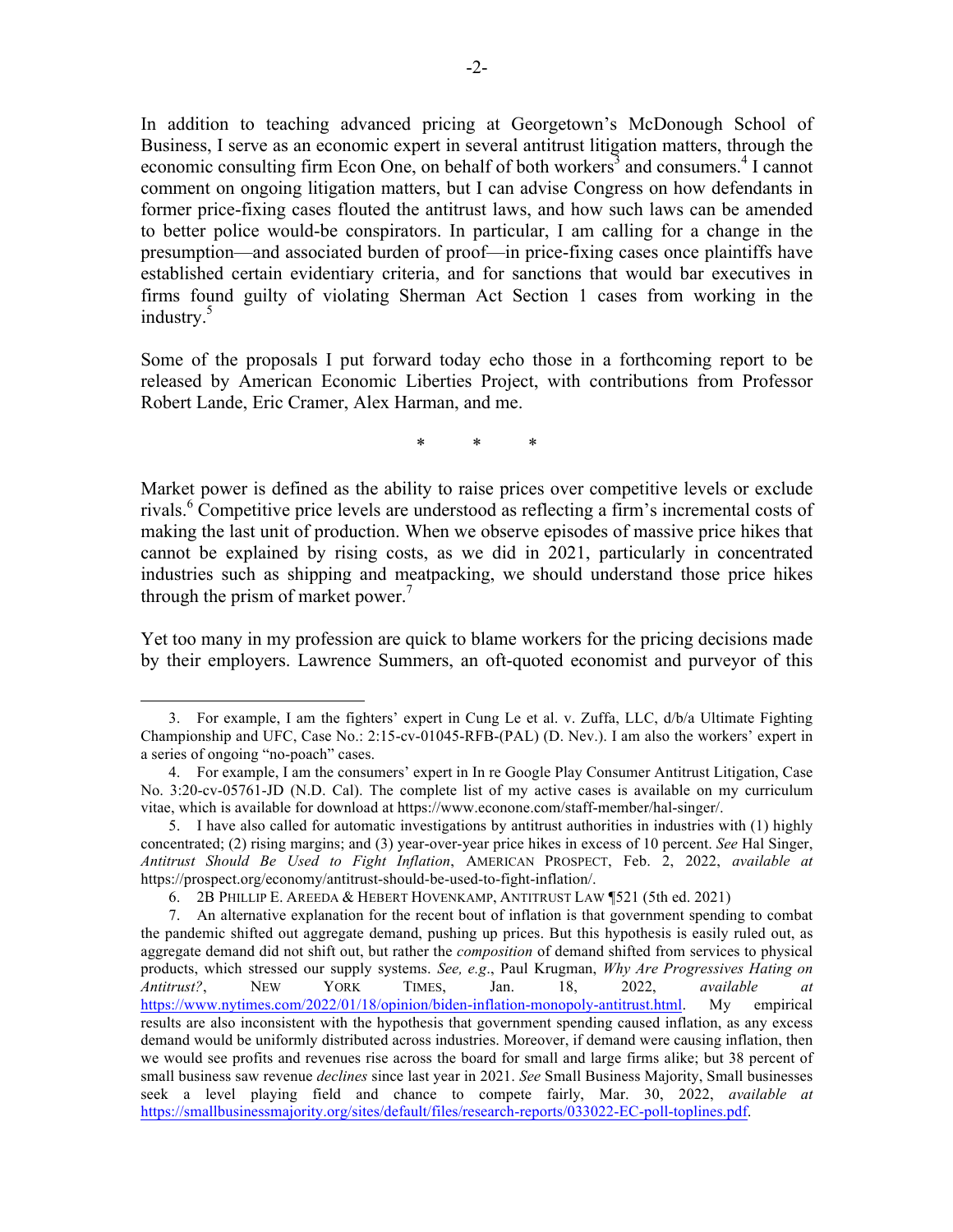outdated view, suggests that labor markets are running too tight, workers are making unrealistic wage demands, and firms are defensively raising prices to accommodate these wage demands. <sup>8</sup> This blame-the-worker mentality is contradicted by the *lack* of correlation between wage growth and inflation by industry in  $2021$ . It also fundamentally misunderstands a firm's pricing decision, which according to the classic Lerner Index, is set according to the own-price elasticity of demand it faces and the firm's *marginal* costs or those costs that vary with the last unit produced.<sup>10</sup> Because firms in high fixed-cost industries do not incur incremental labor costs when producing the last unit of output—a pharmaceutical company does not incur incremental labor costs when producing the last pill, a rental car company does not incur incremental labor costs when renting the last car, a shipping company does not incur incremental labor costs when moving the last container—labor costs do not enter the pricing calculus for such firms, and thus labor cannot be blamed for rising prices in many industries in our modern economy.

Moreover, U.S. firms are doing much more than just passing through costs (labor or nonlabor) dollar-for-dollar; otherwise their profit margins would be shrinking, not growing. Consider a simple example where price is \$10, marginal cost is \$5, and the firm's margin is 50 percent (equal to (\$10 - \$5)/\$10). If the firm's marginal costs go up by \$1 and all of it is passed on to consumers, then the new margin falls to 45 percent (equal to (\$11 - \$6)/\$11). As reported in the *Wall Street Journal*, however, "Nearly two out of three of the biggest U.S. publicly traded companies reported fatter profit margins than they did before the pandemic." <sup>11</sup> Indeed, in 2021, U.S. corporate profits jumped 25 percent in 2021 to record high.<sup>12</sup> Rising profits are not consistent with the hypothesis that firms are merely

<sup>8.</sup> *See, e.g*., Lawrence Summers, *The stock market liked the Fed's plan to raise interest rates. It's wrong.,* WASHINGTON POST, Mar. 17, 2022 ("Focusing on the tightness of labor markets as a basis for forecasting inflation is firmly within progressive Keynesian tradition."); Lawrence Summers, *On inflation, we can learn from the mistakes of the past — or repeat them***,** WASHINGTON POST, Feb. 3, 2022 ("But the key to understanding medium-term fluctuations in inflation is labor costs, which represent more than twothirds of all costs across the economy. Everyone wants a raise, but periods when wages rise rapidly can also be periods when workers' purchasing power falls sharply due to inflation — as the experience of this past year illustrates.").

<sup>9.</sup> *See, e.g*., Josh Bivens, *U.S. workers have already been disempowered in the name of fighting inflation*, Economic Policy Institute, Working Economics Blog, Jan. 21, 2022 (noting in "those sectors where labor scarcity has put upward pressure on wages, like hotels and other accommodations, it has not led to atypically fast price growth"); David Brancaccio & Jarrett Dang, *Another cure for inflation? Making markets more competitive*, MARKETPLACE, Apr. 1, 2022 (interviewing Trevon Logan), *available at* https://www.marketplace.org/2022/04/01/another-cure-for-inflation-making-markets-more-competitive/. *See also* Josh Bivens, *Debunking the Myth of Wage-Led Inflation*, WALL STREET JOURNAL, June 6, 2014, available at https://www.wsj.com/articles/BL-WB-46181 (finding that price growth since the end of the Great Recession is has been largely driven by rising *profits*, not rising labor costs)

<sup>10.</sup> The equation is  $(P - C) / P = 1/E$ , where *P* is the price, *C* is the marginal cost, and *E* is the firm's own-price elasticity of demand.

<sup>11.</sup> *See* Kristin Broughton & Theo Francis, *What Does Inflation Mean for American Businesses? For Some, Bigger Profits*, WALL STREET JOURNAL, Nov. 14, 2021, *available at* https://www.wsj.com/articles/inflation-yellen-biden-price-increase-cost-shipping-supply-chain-laborshortage-pandemic-11636934826?msclkid=495e1627b1c011ec8ecc43836ee6b6bd

<sup>12.</sup> *See* Jeffrey Bartash, *U.S. corporate profits jump 25% in 2021 to record high as economy rebounds from pandemic*, MARKETWATCH, Mar. 30, 2022, *available at* https://www.marketwatch.com/story/u-scorporate-profits-jump-25-in-2021-as-economy-rebounds-from-pandemic-11648644379.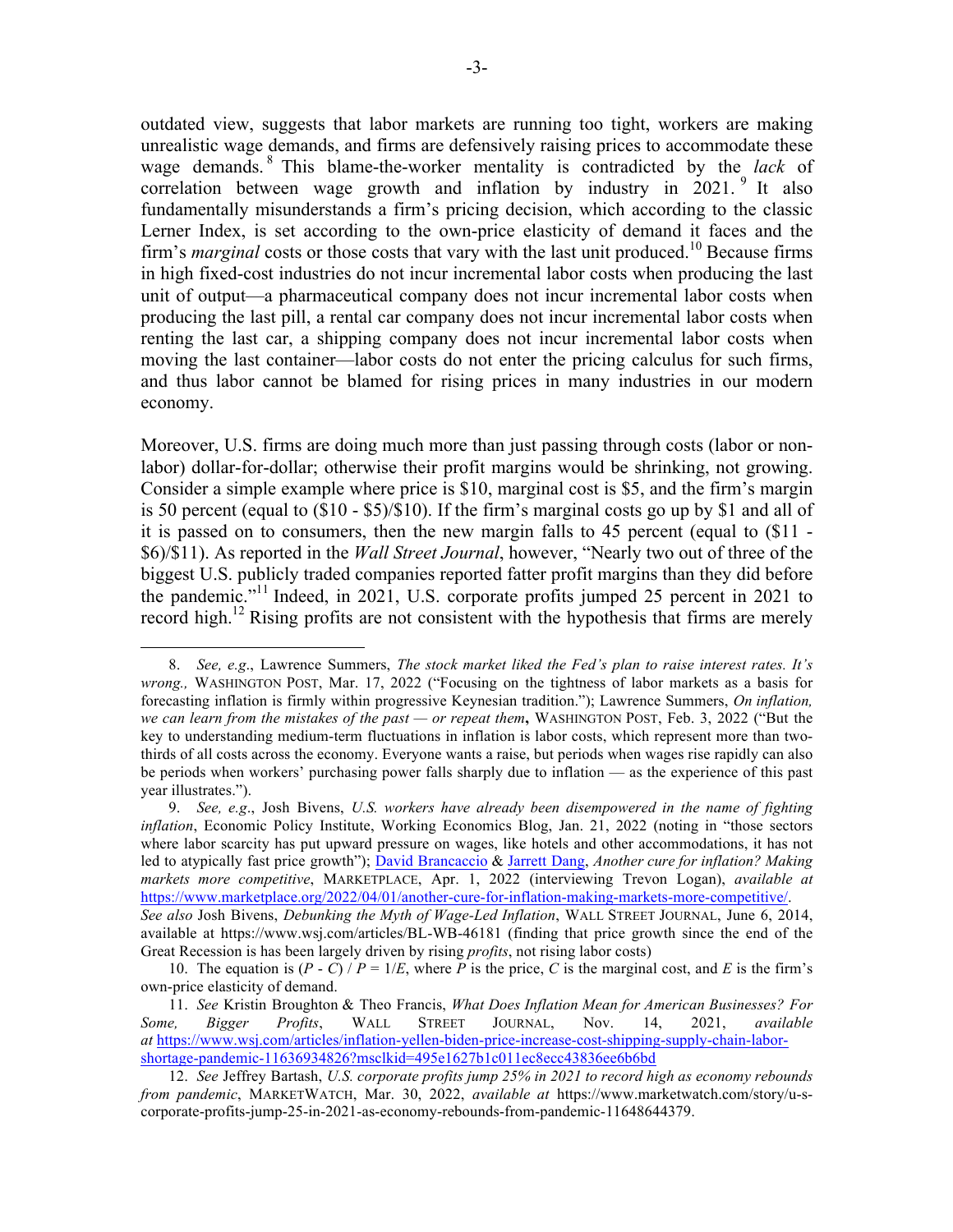passing along higher costs, including labor costs. While cost increases could explain part of the overall price increase in 2021, certain firms in concentrated industries are abusing the market disruption of inflation to maximize price increases.

A basic tenet of economics is that concentrated industries are more susceptible to coordinated pricing—indeed, antitrust laws exist because concentrated power in the trusts made it easier to fix prices.<sup>13</sup> It is easier to coordinate with three rivals in an oligopoly than with thirty in a competitive industry. This is why antitrust is rightly concerned about coordinated price effects, in addition to unilateral price effects, when reviewing mergers.14 In his seminal book, *Lectures in Antitrust Economics*, Michael Whinston talks about the two challenges for a cartel: the incentive problem and the coordination problem. <sup>15</sup> The cover of inflation solves both.

Regarding the first problem, a firm is less likely to join a cartel and raise prices to monopoly levels if its customers will react harshly to the price hike. Consumer resistance to price hikes may soften with inflation because there now is a pretext for the price increase. If consumers view price increases as the outcome of widespread economic cost increases and thus inescapable, they are less likely to attempt to evade the price increases by substituting to other products.

Regarding the second problem, coordination is hard because there are typically many possible price points and the firms have to pick one, presumably without communicating. Inflation solves this problem by giving firms a target to hit—for example, if general inflation is seven percent, we should raise our prices by seven percent. Inflation basically provides a "focal point" that allows firms to figure out how to raise prices on consumers without communicating.

To demonstrate that concentration is a significant force behind the recent bout of inflation, I gathered data on concentration by industry from Standard & Poor's Compustat Capital IQ, obtained through Wharton Research Data Services. For each industry code, at both the NAICS  $5$  and  $6$  level,<sup>16</sup> I computed the share of domestic revenues accounted for by the three and four largest suppliers in that code, for the year 2020. I then matched that data with 2021 inflation data by industry code from the Bureau

<sup>13.</sup> *See* AMY KLOBUCHAR, ANTITRUST: TAKING ON MONOPOLY POWER FROM THE GILDED AGE TO THE DIGITAL AGE 39-61 (Knopf 2021).

<sup>14.</sup> Department of Justice & Federal Trade Commission, Horizontal Merger Guidelines, Aug. 18, 2010, Section 7 ("Coordinated Effects").

<sup>15.</sup> MICHAEL WHINSTON, LECTURES IN ANTITRUST ECONOMICS 21 (MIT Press 2008).

<sup>16.</sup> *See* Introduction to NAICS, U.S. Census Bureau, *available at* https://www.census.gov/naics/ ("The North American Industry Classification System (NAICS) is the standard used by Federal statistical agencies in classifying business establishments for the purpose of collecting, analyzing, and publishing statistical data related to the U.S. business economy."). NAICS codes run from 2 to 6 digits, with higher digit codes offering more granular industry detail. For instance, the broader NAICS code 311 is comprised of "Food Manufacturing, while the more specific NAICS code 311611 within it is classified as "Animal, except poultry, slaughtering." *Producer Price Index by Industry: Animal, Except Poultry, Slaughtering: Beef, Fresh/Frozen, Primal and Subprimal Cuts, Made in Slaughtering Plants*, FRED, *available at* https://fred.stlouisfed.org/series/PCU31161131161117.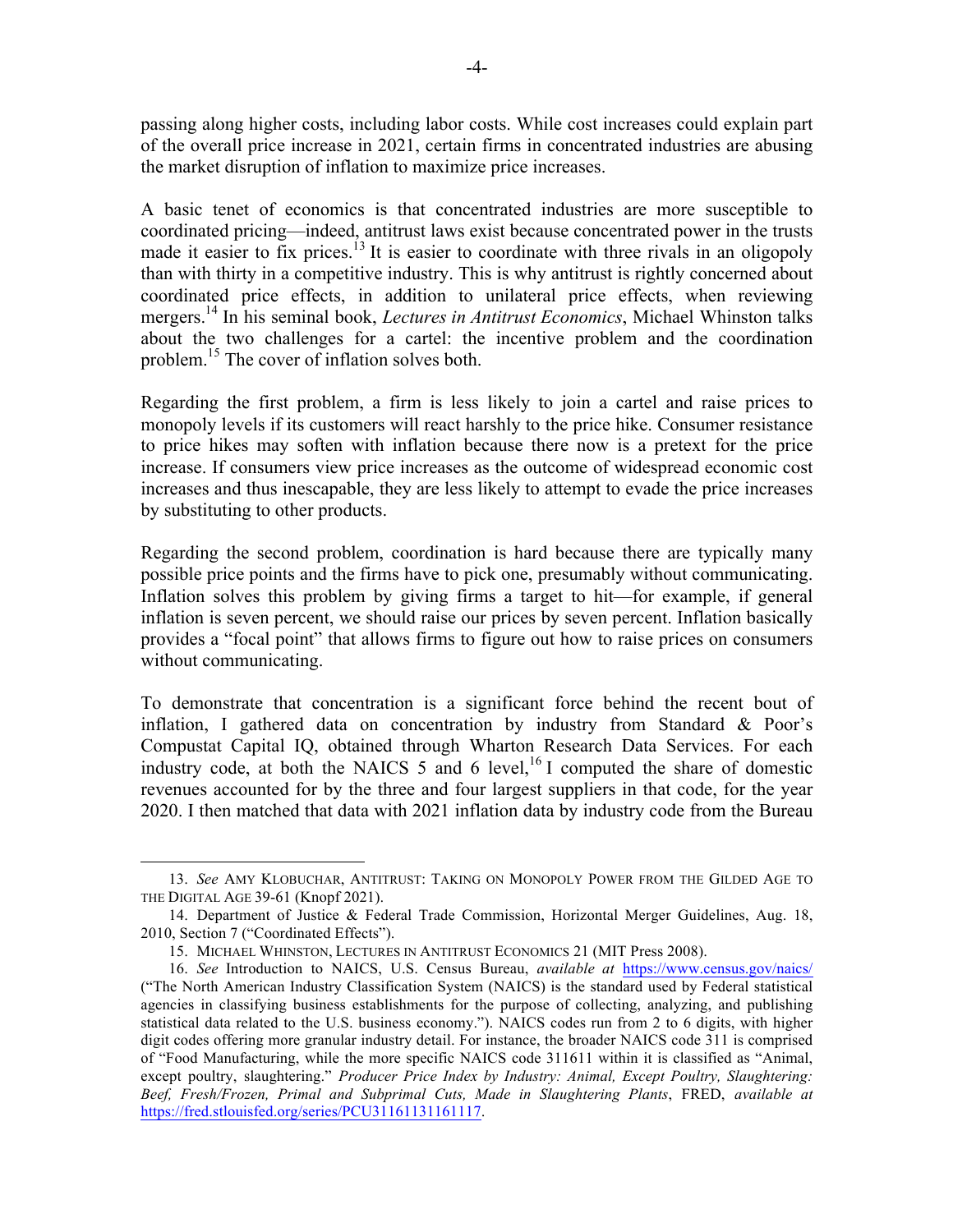of Labor Statistics.<sup>17</sup> The inflation data captures the "average change over time in the *selling* prices received by *domestic producers* for their output," and reflect the "*first commercial transaction* for many products and some services" in the industry.<sup>18</sup> The figure below shows a scatter plot of the data.



SCATTER PLOT OF 2021 INFLATION AND 2020 FOUR-FIRM CONCENTRATION RATIO

*Notes*: The four-firm concentration ratio is computed at NAICS level 5. BLS's PPI measures the "average change over time in the *selling* prices received by domestic producers for their output. The prices included in the PPI are from the *first commercial transaction* for many products and some services." U.S. Bureau of Labor Statistics, Producer Price Indexes, *available at* https://www.bls.gov/ppi/ (emphasis added).

Industries with high concentration in 2020 appear on the right side of the graph. Industries with large price hikes in 2021 appear on the top of the graph. Concentrated industries with large price hikes appear in the top-right quadrant. There you can find the Animal Slaughterhouse and Processing Industry (NAICS code 31161, marked in red), with a four-firm concentration of 84 percent and a 2021 price increase of a staggering 28 percent. The dotted line captures the correlation between these two variables. As the figure shows, these data series are positively correlated, with a one percentage point increase in four-firm ratio associated with a 0.073 percentage point increase in inflation. This means the largest bouts of inflation in 2021 tended to occur in the most concentrated industries.

To determine whether these observed relationships are statistically significant, I regressed the inflation measure for various intervals beginning in January 2021 for a given industry code on the industry's concentration. The results are presented in the table below.

<sup>17.</sup> U.S. Bureau of Labor Statistics, Producer Price Indexes, *available at* https://www.bls.gov/ppi/. For each NAICS code where I can calculate industry concentration, I apply the most specific measure of inflation possible. If the BLS does not report the PPI for a given NAICS industry sublevel, I use the broader industry level encompassing it.

<sup>18.</sup> *Id.* (emphasis added).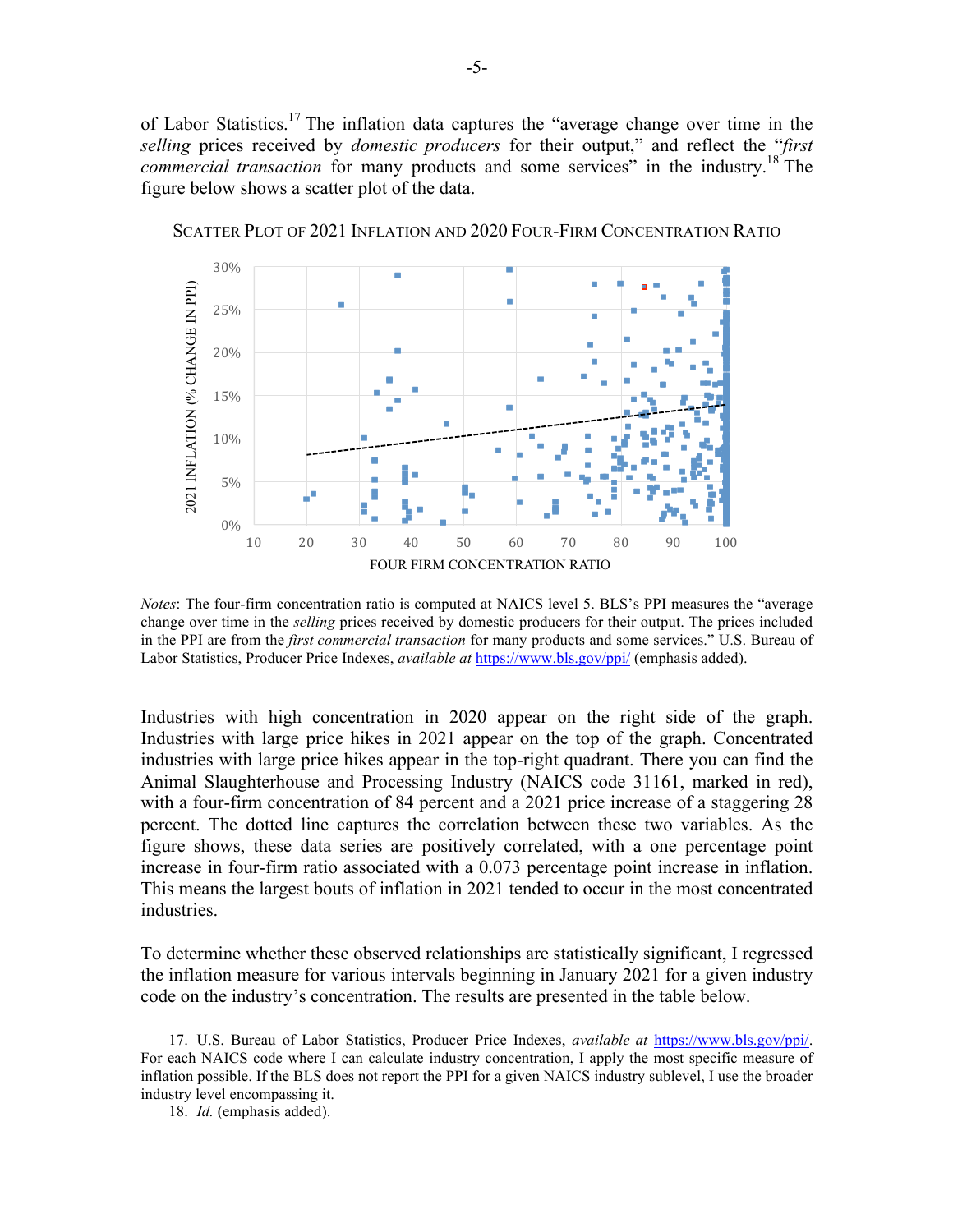| <b>NAICS</b><br>Level | <b>Concentration</b><br><b>Measure</b> | 3 Month<br><b>Inflation</b> | 6 Month<br>Inflation | 9 Month<br>Inflation | 12 Month<br><b>Inflation</b> |
|-----------------------|----------------------------------------|-----------------------------|----------------------|----------------------|------------------------------|
| 5                     | Three-Firm Ratio                       | 0.007                       | $0.021*$             | $0.038*$             | $0.062**$                    |
|                       | P-Value                                | 0.507                       | 0.083                | 0.052                | 0.035                        |
|                       | <b>Four Firm Ratio</b>                 | 0.015                       | $0.033*$             | $0.047**$            | $0.073**$                    |
|                       | P-Value                                | 0.205                       | 0.019                | 0.034                | 0.029                        |
| 6                     | Three-Firm Ratio                       | 0.018                       | 0.024                | 0.017                | 0.014                        |
|                       | P-Value                                | 0.185                       | 0.128                | 0.504                | 0.711                        |
|                       | <b>Four Firm Ratio</b>                 | $0.031*$                    | $0.034*$             | 0.012                | 0.005                        |
|                       | P-Value                                | 0.062                       | 0.07                 | 0.691                | 0.907                        |

## REGRESSION OF INFLATION ON CONCENTRATION, BY INDUSTRY DEPENDENT VARIABLE = INFLATION BY INDUSTRY

*Note:* \* and \*\* indicate statistical significance at the 10% and 5% levels, respectively.

The P-value indicates the probability of obtaining a ratio as large or larger in absolute value assuming no relationship exists between concentration and inflation. As the table shows, at the NAICS 5 level, the relationship between the three- and four-firm industry concentration ratio and industry inflation was positive (in all cases) and positive and statistically significant (defined as P-values less than 10%) in six of eight cases. At the NAICS 6 level, the relationship between the three- and four-firm industry concentration ratio and industry inflation was positive (in all cases) and positive and statistically significant in two of eight cases. These relationships, at least for the NAICS 5 level, bolster the view that concentration at least partly explains the recent bout of inflation, and undermines the view that worker demands are to blame.

It bears noting that concentration is not a sufficient condition for coordinated pricing at near-monopoly levels; rather, concentration makes coordination easier at the margin, especially when triggered by a supply shock or a bout of inflation. This would explain why prices were not elevated at monopoly levels in concentrated industries before the inflation bout.

If worker demands were to blame for the recent bout of inflation, then concentration and inflation at the industry level should not exhibit any correlation.<sup>19</sup> While these relationships are insufficient to demonstrate that industry concentration *causes* inflation,<sup>20</sup> they are consistent with the oligopoly theory and not what one would expect to see if workers' wages were the source of inflation.

<sup>19.</sup> Summers might argue that concentration in the output market is really picking up an industry's exposure to rising labor costs, but that conjecture is dubious, particularly to the extent that a firm's selling power in the output market is correlated to its buying power in the labor market.

<sup>20.</sup> The econometric analysis required to rule out alternative hypotheses, including controlling for cost increases, is beyond the scope of this testimony. One would have to separate out legitimate supply problems versus those caused by oligopolistic market power. For example, if oil companies reduce refining capacity as a means to extract higher prices, then supply problems are caused by the concentration, so controlling for any supply reductions would cause endogenous selection bias.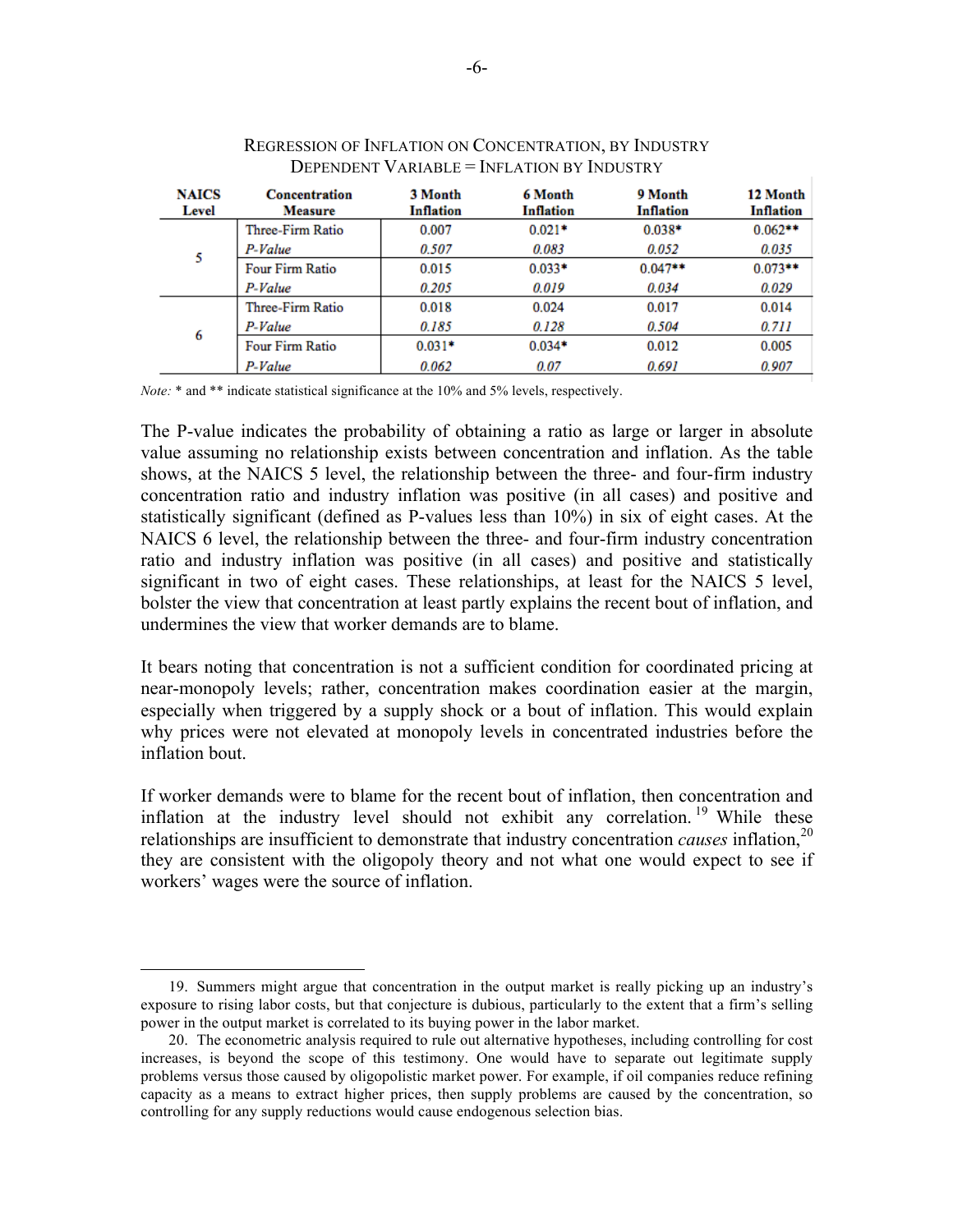Some industrial organization (IO) economists have designed "just so" stories to deflect blame of rising prices back to workers, even in the face of profit-concentration linkages. Writing in *Brookings Papers on Economic Activity* in 1990, Michael Salinger noted that high levels of industry concentration in the early 1970s were associated with cost and price increases from 1972 to 1982—similar to the results presented in the figure above yet inferred that "this finding is consistent with other evidence concerning rent-seeking by workers."<sup>21</sup> The implication is that workers demand payments in excess of their contributions or marginal revenue product (MRP), and that these demands just happen to be most acute in concentrated industries, where high margins presumably allow large wage payments. Yet workers rarely if ever command wages in excess of their MRP,  $^{22}$  and given the decay of unionization in the last 40 years, the notion of rent-seeking among large swaths of workers seems particularly implausible. On the contrary, economic research indicates that worker wages have stagnated relative to executive pay.<sup>23</sup> Moreover, to the extent some large employers in concentrated industries command both selling power in the output market and buying power in the labor market, the notion the wage demands are behind rising inflation in concentrated industries is even more farfetched.<sup>24</sup>

Through the late 1960s, there was a consensus in economics that concentration increased profitability and facilitated collusion,  $25$  which came to be known as the "traditionalists" or the structure-conduct-performance paradigm.<sup>26</sup> In the early 1970s, however, certain IO economists, such as Harold Demsetz, who taught at the University of Chicago Business School from 1963 to 1971, began muddling this understanding, insisting that the correlation between profits and concentration did not reflect oligopoly profits, but instead reflected costs advantages to superior firms that came to dominate an industry.<sup>27</sup> According to this "revisionist" camp, often associated with the Chicago School of Economics, more concentrated markets are more competitive, because the most efficient firm gaining market share is evidence of competition, not its absence. Their technical

<sup>21.</sup> Michael Salinger, *The Concentration-Margins Relationship Reconsidered*, BROOKINGS PAPERS: MICROECONOMICS, 1990, at 291, *available at* https://www.brookings.edu/wpcontent/uploads/1990/01/1990\_bpeamicro\_salinger.pdf.

<sup>22.</sup> An exception might be administrators in college athletes, siphoning off value that is created by student athletes. *See* Ted Tatos & Hal Singer, *Antitrust Anachronism: The Interracial Wealth Transfer in Collegiate Athletics Under the Consumer Welfare Standard*, 66(3) ANTITRUST BULLETIN (2021).

<sup>23.</sup> Lawrence Mishel & Julia Wolfe, *CEO compensation has grown 940% since 1978. Typical worker compensation has risen only 12% during that time*, ECONOMIC POLICY INSTITUTE, Aug. 14, 2019, *available at* https://www.epi.org/publication/ceo-compensation-2018/.

<sup>24.</sup> *See* Josh Bivens, *Inflation and the policy response in 2022*, Economic Policy Institute, Working Economics Blog, Feb. 9, 2022, *available at* https://www.epi.org/blog/inflation-and-the-policy-response-in-2022/ ("Given the past generation has seen relentless policy attacks on workers' leverage, it seems highly likely that the labor market will dampen, not amplify, inflationary pressures regardless of *what workers expect*.") (emphasis in original).

<sup>25.</sup> Salinger, *supra*, at 288.

<sup>26.</sup> Whinston reviews an early literature from showing that most successful criminal price-fixing cases brought by the DOJ from 1963 to 1972 occurred in highly concentrated markets, consistent with the structure-conduct-performance paradigm. Whinston, *supra*, at 43 (citing George Hay & D. Kelley, *An empirical survey of price-fixing conspiracies*, 17 JOURNAL OF LAW AND ECONOMICS 13-38 (1974)).

<sup>27.</sup> Harold Demsetz, *Industry Structure, Market Rivalry, and Public Policy*, 16(1) JOURNAL OF LAW AND ECONOMICS 1-10 (1973).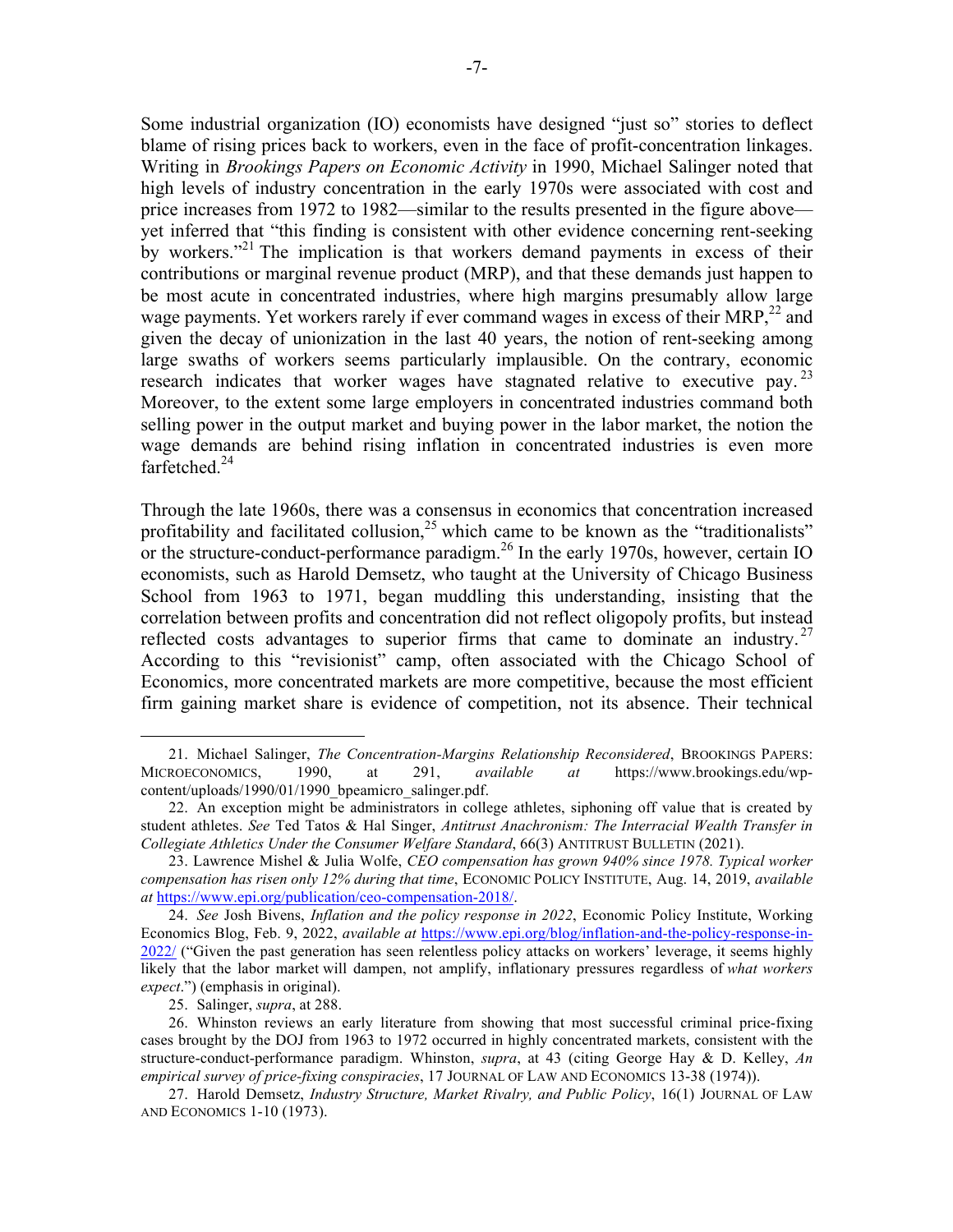"correction" to the regression of margins on concentration was to add a market share variable—itself highly correlated with concentration—and to claim that concentration was no longer positively related to margins once market share was controlled for.<sup>28</sup> If the concentration-profits relationship is caused by short-term rents earned by superior firms with a cost advantage, the revisionists reasoned, then even concentrated markets can be viewed as competitive, and mergers do not facilitate collusion and higher prices.

This rewriting of the very meaning of concentration, and alleged technical defects (called "endogeneity") in any regression of margins on concentration,<sup>29</sup> allowed the Chicago School view to remake antitrust. Without a unifying model that revealed concentration's pernicious effects across industries, merger review would entail a series of bespoke models that were unique to each industry, controlled by economic insiders. For the decades of the 1980s, 1990s, and aughts, graduate students seeking placement in economics departments and publication in peer-reviewed journals steered clear of pursuing the structure-conduct relationship, and IO gatekeepers made sure concentration metrics became less relevant in antitrust. And for that reason, we have now reached this monopoly moment.

What originated in the Chicago School grew quickly into the mainstream of IO economics, with concentration potentially reflecting an efficiency in driving down *costs*. Indeed, IO economists continue to push back against structural explanations to this day.<sup>30</sup> As noted above, these revisionist arguments are not compelling, and are even more tenuous when applied the labor markets, because the ability to drive *wages* below competitive levels is not a plausible expression of a firm's efficiency. To the contrary,

 

30. *See e.g*., Steven Berry, Martin Gaynor, and Fiona Scott Morton, *Do Increasing Markups Matter? Lessons from Empirical Industrial Organizations*, 33(3) JOURNAL OF ECONOMIC PERSPECTIVES, 44–68 (2019), at 46 ("Within the field of industrial organization, the structure-conduct-performance approach has been discredited for a long time (Bresnahan 1989; Schmalensee 1989). But outside of industrial organization, the paradigm seems to have been readopted in recent years.").

<sup>28.</sup> Salinger, *supra*, at 290. Salinger refers to this questionable alteration as "extremely influential" in upsetting the structural presumption, with "F. M. Scherer and others consider[ing] the finding that market share rather than concentration determines firm profitability the most important result that has emerged from those data." *Id*. at 290.

<sup>29.</sup> Detractors claimed that concentration was a flawed explanatory variable in a regression model because output decisions, which inform concentration, are a choice variable of the firm and thus are endogenous to the system: "If a large firm chooses a higher output than is predicted by the underlying (implicit) model, concentration will be higher and profits will be lower than expected. Thus output errors by large firms reduce the correlation between concentration and profitability. By the same line of reasoning, output errors by small firms increase the correlation between concentration and profitability." *Salinger* at 299-300. As Salinger notes, however, because the magnitude of errors of large firms with more discretion in output decisions likely exceed those of small firms, this alleged bias would tend to *reduce* the correlation between concentration and profit margins on net, making it harder to observe. Even critics of the structure-conduct-performance model acknowledge that econometric techniques could disentangle different causal stories. *See* Timothy Bresnahan, *Empirical Studies of Industries with Market Power*, Chap. 17 in HANDBOOK OF INDUSTRIAL ORGANIZATION, vol. 2, edited by Richard Schmalensee and Robert Willig, 1011–57. Amsterdam: Elsevier. at 1031 ("The next section treats the question of what constitutes an adequately rich specification of cost and demand so as to permit a reasonably convincing case that a strategic interaction hypothesis is in fact being tested. The section will show that the hypothesis of market power is in fact identified on reasonable data. … *Only econometric problems*, not fundamental problems of interpretation, cloud this inference about what has been determined empirically.") (emphasis added).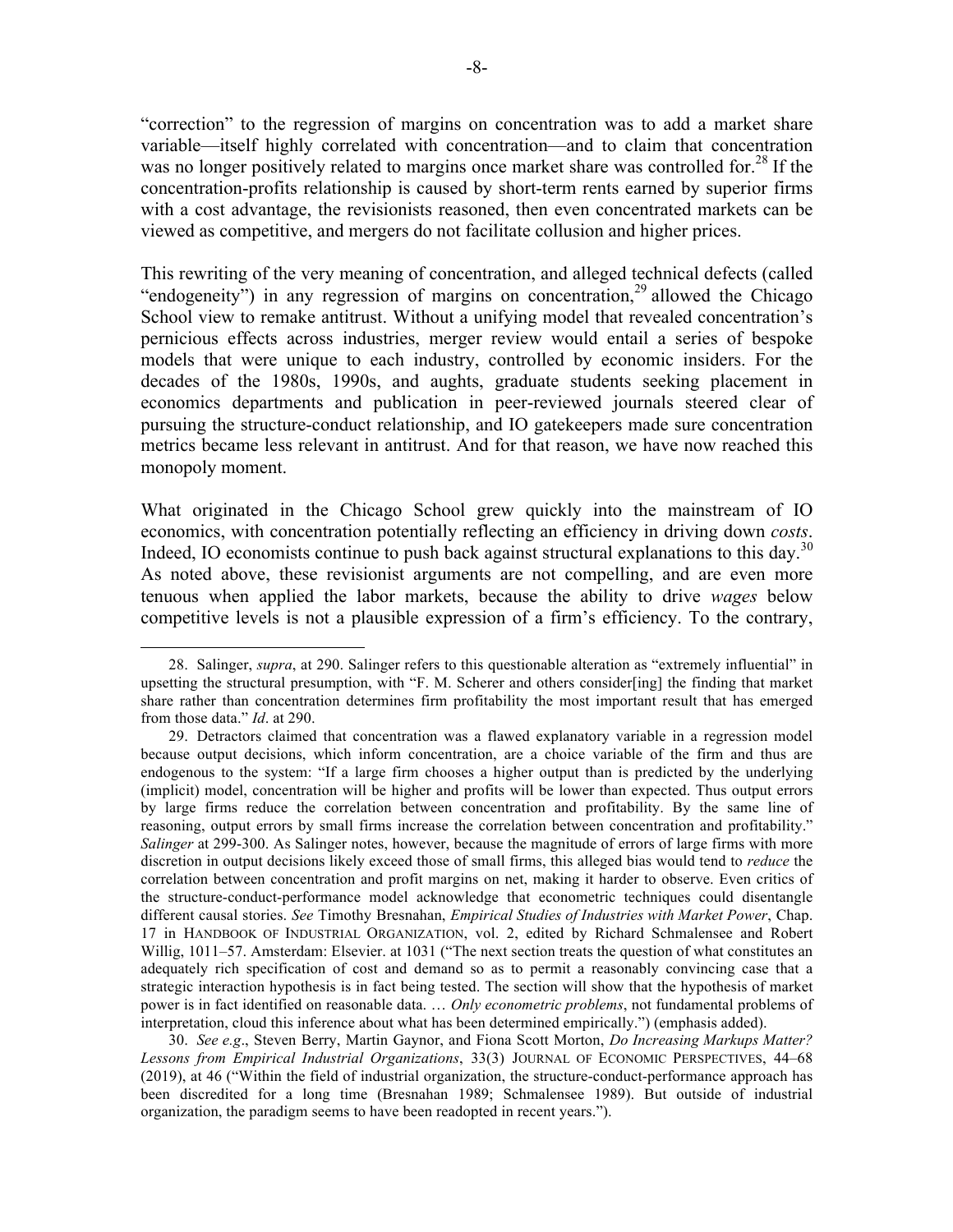one would expect larger and more efficient firms to pay higher wages than others, as their workers are more productive. In any event, evidence that higher concentration and monopsony power depress wages is convincing and has been established by multiple methodologies, including concentration-wage relationships.<sup>31</sup>

One of the reasons that firms in concentrated industries are exploiting the pandemic and turning small bouts of inflation into large bouts of inflation is because they can. And they are even willing to explore the boundaries of collusive behavior because there are little consequences: When it comes to price fixing, courts give great deference to defendants in the absence of smoking-gun evidence of an agreement to fix prices. Recognizing this lenient standard, executives are exploiting the pandemic and are potentially seeking to coordinate their pricing through the public airwaves on earnings calls. The Department of Justice and Federal Trade Commission *Collaboration Guidelines* warn that a firm's sharing its current or future pricing plans with a horizontal rival could be anticompetitive. $32$ 

To an economist, a public announcement of wielding "pricing power that we would have going forward" (Disney), or noting that it will "*continue to take* further price increases"<sup>33</sup> (Unilever) on an earnings call can be understood as an encouragement to one's rivals to raise prices, as the speaker is planning to raise his.<sup>34</sup> Even defenders of the beleaguered consumer-welfare standard acknowledge that when it comes to price fixing, antitrust is plagued by a problem of "under-deterrence."<sup>35</sup> Because collusion is rarely detected and would be masked by shortages, bottlenecks, and general chaos in the marketplace, firms would be silly not to try it. And so long as antitrust law regarding cartels is permissive, firms would be silly not to try to coordinate their pricing via the airwaves.

A short digression of a price-fixing case in which I served as the consumers' expert is in order. Delta was one of the last remaining legacy airlines to impose a bag fee. The

<sup>31.</sup> *See e.g*., *See* José Azar, Ioana E. Marinescu & Marshall Steinbaum, *Labor Market Concentration,*  JOURNAL OF HUMAN RESOURCES (2020) (showing that variation in wages could be explained by measures of labor market concentration using vacancy shares from CareerBuilder.com); Elena Prager & Matt Schmitt, *Employer Consolidation and Wages: Evidence from Hospitals*, AMERICAN ECONOMIC REVIEW 397-427 (2021).

<sup>32.</sup> Department of Justice and Federal Trade Commission, Antitrust Guidelines for Collaboration Among Competitors, April 2000, at 15 ("Other things being equal, the sharing of information relating to price, output, costs, or strategic planning is more likely to raise competitive concern than the sharing of information relating to less competitively sensitive variables. Similarly, other things being equal, the sharing of information on current operating and future business plans is more likely to raise concerns than the sharing of historical information.").

<sup>33.</sup> Matt Stoller, *Unilever CEO: "We will, of course, continue to take further price increases...."*, BIG, Feb. 11, 2022, *available at* https://mattstoller.substack.com/p/unilever-ceo-we-will-of-coursecontinue?s=r.

<sup>34.</sup> As observed by Stoller, "one way to understand what Unilever is doing with this public signaling is the firm is price-fixing, or exploiting the collective power of the small number of firms competing in its various lines of business." Matt Stoller, *Why Are Judges Encouraging Inflation?*, BIG, Mar. 16, 2022, *available at* https://mattstoller.substack.com/p/why-are-judges-encouraging-inflation?s=r.

<sup>35.</sup> *See* Douglas H. Ginsburg& Joshua D. Wright, *Who Should be The Target of Cartel Sanctions?: Antitrust Sanctions*, 6 COMPETITION POL'Y INT'L 3 (2010) (noting that only about a quarter of cartels are caught).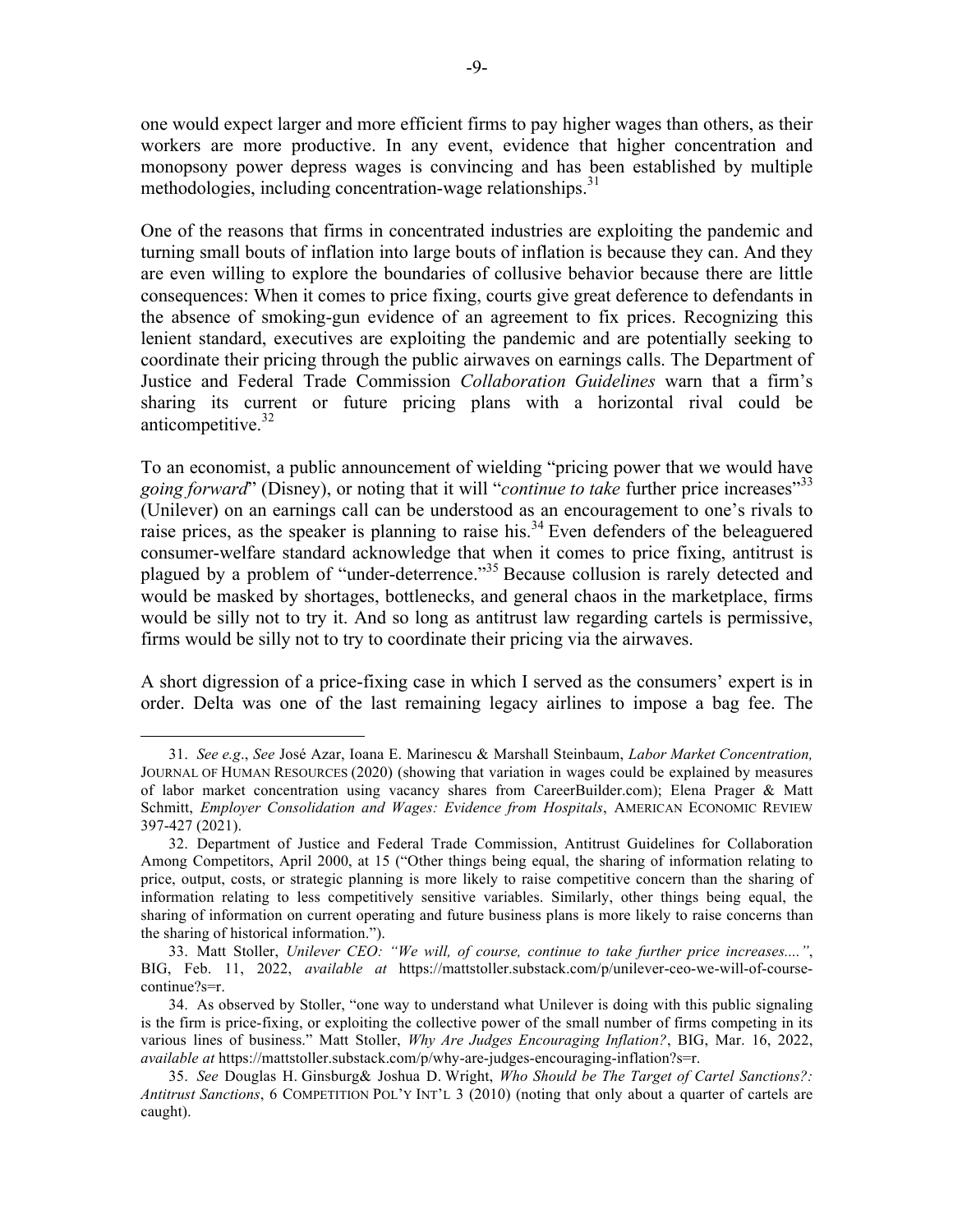problem was that Delta shared a hub (Atlanta) with a low-cost carrier (AirTran), which was committed to upholding its value image. Based on internal analyses, Delta calculated that it would lose money if it unilaterally imposed a bag fee. That calculus changed, however, with an October 23, 2008 earnings call in which AirTran's then-CEO, Robert Fornaro, answered a question on bag fees this way:

Kevin, good question. Let me tell you what we've done on the first bag fee. We have the programming in place to initiate a first bag fee. And at this point, we have elected not to do it, primarily because our largest competitor in Atlanta where we have 60% of our flights hasn't done it. And I think, we don't think we want to be in a position to be out there alone with a competitor who we compete on, has two-thirds of our nonstop flights and probably 80 to 90% of our revenue is not doing the same thing. So I'm not saying we won't do it. *But at this point, I think we prefer to be a follower in a situation rather than a leader right now*. 36

Within days, Delta revised its bag-fee calculus and imposed a bag fee. AirTran quickly followed with its own bag fee. The public assurance granted by AirTran, which can be understood as a *contingent* offer to raise prices, solved the coordination problem. The district court judge, despite certifying the class based on my model of impact, granted summary judgment for the airline defendants due to the conduct—parallel pricing and the earnings call—being just as consistent with "tacit collusion" as with "explicit collusion."

Courts have determined that parties injured via tacit collusion now must provide exceptional evidence in support of the allegations before having the opportunity to conduct in-depth factual discovery. This standard means such cases rarely survive a motion to dismiss or motion to summary judgment,<sup>37</sup> thus blocking credible price-fixing cases. As in the *Bag Fee Antitrust Litigation*, courts have implicitly adopted the notion that oligopolistic interdependence is just as likely to achieve prices inflated over competitive conditions as agreement, and so "merely" alleging or putting forward evidence of parallel pricing, excess capacity, and artificially inflated prices is insufficient to prove agreement under Section 1. But why should we assume that it is just as easy to maintain artificially inflated prices tacitly than through agreement?

Congress should flip the presumption, effectively reversing *Twombly* and *Valspar*. In particular, Section 1 of the Sherman Act should be amended so that the following evidentiary criteria shall create a presumption of agreement: Evidence of parallel pricing accompanied by evidence of (a) inter-firm communications deemed suspect under DOJ and FTC *Collaboration Guidelines*, or (b) other actions that would be against the unilateral interests of firms not otherwise colluding, or (c) prices exceeding those that would be predicted by fundamentals of supply or demand.

<sup>36.</sup> In Re Delta/Airtran Baggage Fee Antitrust Litigation, Civil Action File No. 1:09–md–2089–TCB, 03-28-2017 (emphasis added), *available at* https://casetext.com/case/in-re-deltaairtran-baggage-feeantitrust-litig-4#N196689.

<sup>37.</sup> *See Bell Atl. Corp. v. Twombly,* 550 U.S. 544 (2007); *Valspar Corp. v. Du Pont,* 873 F.3d 185 (2017); *Indirect Purchaser Plaintiffs v. Samsung*, No. 21-15125 (9th Cir. 2022).